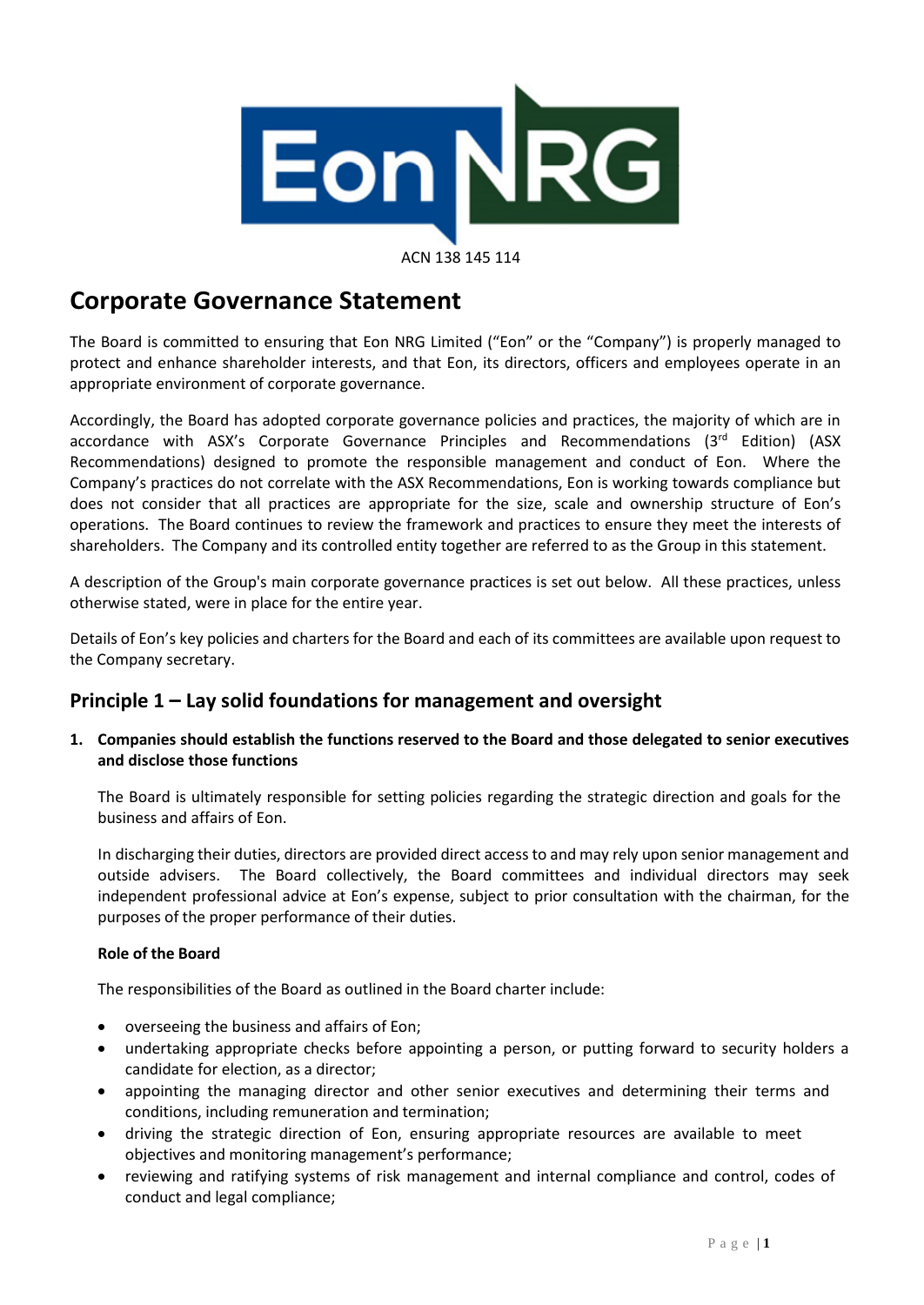- overseeing and reviewing the Company's occupational health and safety systems;
- approving and monitoring the progress of major capital expenditure, capital management and significant acquisitions and divestitures;
- approving and monitoring the budget and the adequacy and integrity of financial and other reporting;
- approving the annual, half-yearly and quarterly accounts;
- approving significant changes to the organisational structure;
- approving the issue of any shares, options, equity instruments or other securities in Eon;
- ensuring a high standard of corporate governance practice and regulatory compliance and promoting ethical and responsible decision-making;
- recommending to shareholders the appointment of the external auditor as and when their appointment or reappointment is required to be approved; and
- meeting with the external auditor, at their request, without management being present.

#### **Role of Company secretary**

The Board will appoint a suitable Company secretary who will report directly to the Board through the chairman on all matters concerning the proper functioning of the Board.

#### **Role of senior executives**

The Board delegates day-to-day management of Eon's resources to management, under the leadership of the Chief Executive Officer (CEO) or, in the event there is no appointed CEO, the Chief Financial Officer (CFO), to deliver the strategic direction and goals determined by the Board.

## **2. Companies should undertake appropriate checks before appointing a person, or putting forward a person for election, as a director, and provide material information relevant to an election of that person**

The Board is responsible for these matters.

When there is an appointment or election of a director, material information about the proposed director is disclosed in the Company's announcements.

## **3. There should be written agreements with each director and senior executive setting out the terms of their appointment (Partially Compliant)**

It is the practice of the Company to enter into written agreements with all of its senior executives and any executive directors, and for its subsidiary in USA to enter into written agreements with any of its directors who are not directors of the Company. It has not been considered necessary to have written agreements with nonexecutive directors of the Company as their role is sufficiently covered by the Company's constitution and its written policies and procedures, particularly the Board Charter, Corporate Code of Conduct, Securities Trading Policy and Definition of Independence. Directors of the Company are expected to have a sound understanding of their responsibilities, obligations and duties as a director of a public listed company.

### **4. The company secretary of a listed entity should be accountable directly to the board, through the chair, on all matters to do with the proper functioning of the board**

The Company Secretary is responsible for ensuring Board procedures are complied with and that governance matters are addressed. All Directors have direct access to the Company Secretary who is accountable directly to the Board on all matters to do with the proper functioning of the Board.

#### **5. There should be a diversity policy. (Non-Compliant)**

Eon recognises that developing a diverse workforce is important to build its capability and maintaining a high level of performance, and values the distinctive skills, experiences and perspectives each individual brings to the workplace. The Company is committed to ensuring all employees are treated with respect and given equal opportunities for employment and development.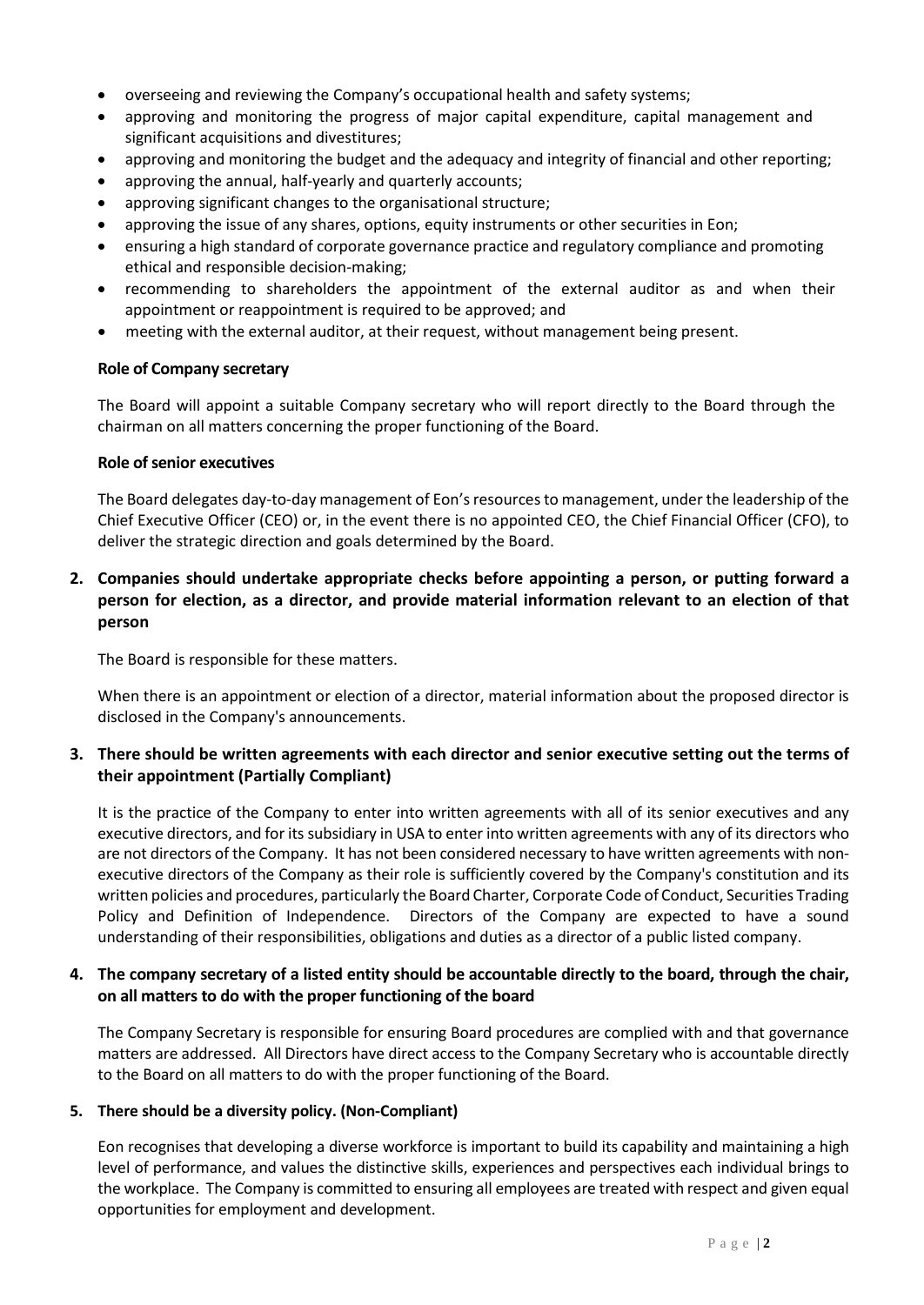Due to the size of the Company, it has a relatively small work-force with many roles requiring specific skills that may not be widely available and so the Company has not deemed it appropriate to set specific numeric targets in relation to diversity as these could be inappropriately skewed by the small sample size.

### **6. Companies should disclose the process for evaluating the performance of the board**

Review of Board members' performance is undertaken internally through a self-evaluation process. The Board Charter provides for a review each year of the performance of the Board as a whole, the committees of the Board and individual directors. There have been open communications between directors about issues of performance and discussions with major shareholders about the structure of the Board.

#### **7. Companies should disclose the process for evaluating the performance of senior executives**

Eon has a process for evaluating the performance of senior executives. The Board is responsible for arranging annual performance evaluation of the Company's senior executives, including the CEO. The evaluation is based on specific criteria, including the business performance of the Company, whether strategic objectives are being achieved and the development of management and personnel.

## **Principle 2 – Structure the Board to add value**

The Board of Eon comprises individuals with a range of knowledge, skills and experience which are appropriate to its objectives. The composition of the Board is reviewed periodically to ensure the appropriate mix of skills and expertise is present to facilitate successful strategic direction.

## **1. The Board should have a Nomination Committee which has at least three members, a majority of whom are independent directors and is chaired by an independent director (Partially-compliant)**

The roles and responsibilities of the Nomination (and Remuneration) Committee are incorporated into the general Board roles of two of the Company's independent directors. The committee is chaired by an independent director, Mr McGann.

The Board considers that in the current phase of the Company's growth, it is not appropriate to allocate more resources to include a third member of the Nomination committee. Both members of the Nomination (Remuneration) committee have extensive commercial background and are able to meet the requirements required.

#### **2. A listed entity should have and disclose a board skills matrix**

The directors have a broad mix of skills, experience and knowledge to enable them to effectively and efficiently discharge their responsibilities and duties. Details of the members of the Board, their experience, expertise, qualifications and independent status are set out in the directors' report in the Annual Reports and on the Company's website.

#### **3. A listed entity should disclose director details**

Director details are disclosed in the annual report and at the Company's web site [\(www.eonnrg.com\)](http://www.eaonnrg.com/).

#### **4. A majority of the Board should be independent directors (Non-compliant)**

The Board has adopted specific principles in relation to directors' independence, principles that are in line with those suggested in the ASX recommendations. The Board considers an independent director to be a non-executive director who is not a member of Eon's management and who is free of any business or other relationship that could materially interfere with, or could reasonably be perceived to interfere with, the independent exercise of their judgement. The Board will consider the materiality of any given relationship on a case-by-case basis, having regard to both quantitative and qualitative principles.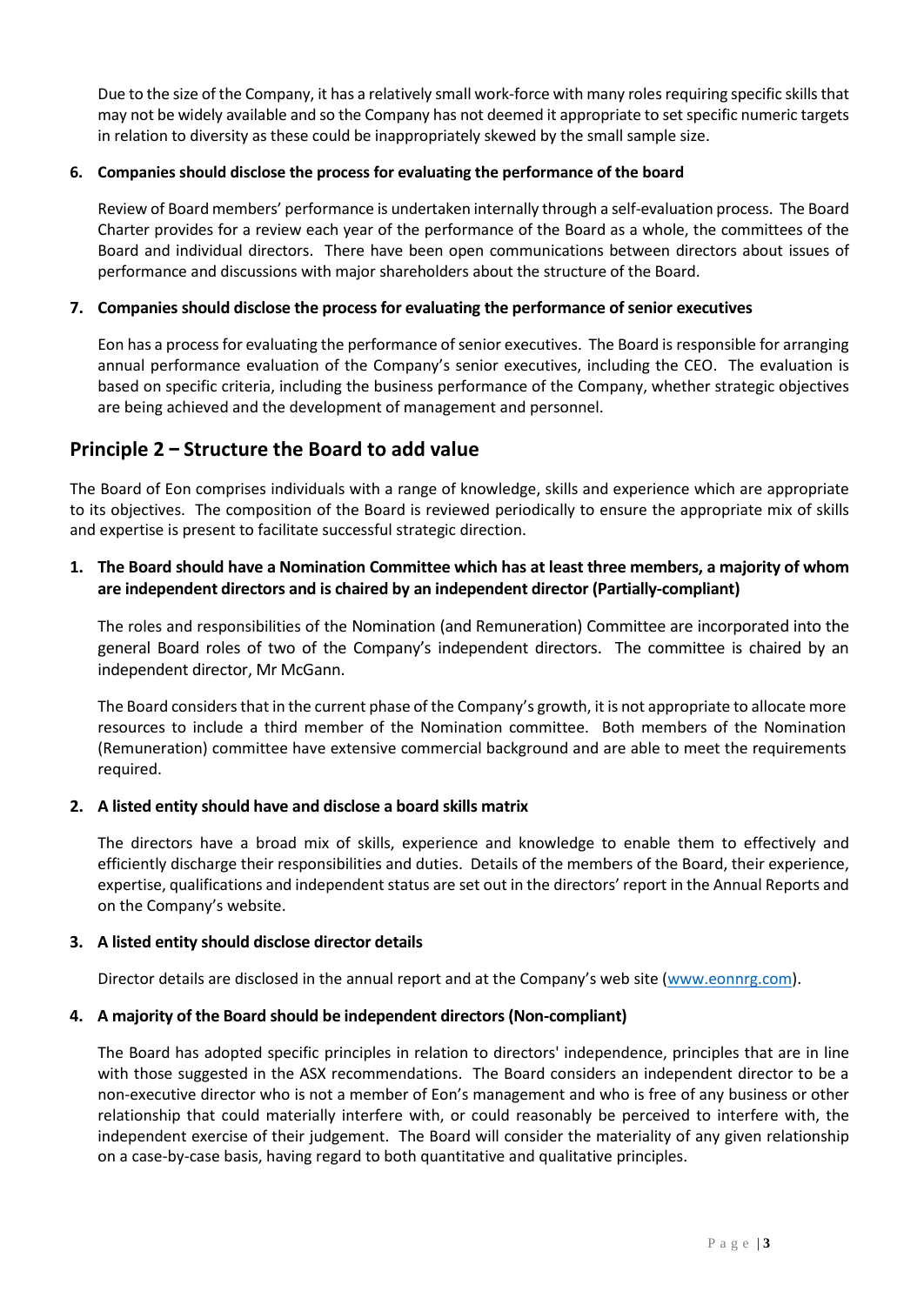The current members of the Board are:

| <b>Name</b>           | Role                             | Independent | Date of appointed          |
|-----------------------|----------------------------------|-------------|----------------------------|
| <b>Matthew McCann</b> | Non-Executive Director           | Yes         | April 2014                 |
| Gerard McGann         | Non-Executive Director           | Yes         | <b>July 2009</b>           |
|                       |                                  |             | (Non-Exec since July 2014) |
| John Whisler          | <b>Managing Director</b>         | No          | July 2014                  |
| Simon Adams           | Director, CFO, Company Secretary | No          | June 2019                  |

The Board considers that in the current phase of the Company's growth, it is not appropriate to allocate more resources to include a third independent member of the Board.

#### **5. The Chair should be an independent director**

The position of Chairman is occupied by Mr McCann who is considered independent. Mr McCann took over the role of Chairman from Mr Stowell in May 2019 following his retirement from the Board.

#### **The roles of Chair and Chief Executive Officer should not be exercised by the same individual.**

The Chairman of the Company does not act as the CEO. The current CEO is Mr Whisler.

### **6. A listed entity should have a program for inducting new directors and providing appropriate professional development**

New directors of the Company undergo an induction process in which they are given a briefing on the Company. Where possible this includes meetings with key executives, tours of the Company's projects and exploration sites, an induction package and presentations.

In order to achieve continuing improvement in Board performance, all directors are encouraged to undergo continual professional development.

## **Principle 3 – Promote ethical and responsible decision-making**

#### **1. Companies should establish a code of conduct**

The Board acknowledges the need for high standards of corporate governance practice and ethical conduct by all directors. The Board's code of conduct sets out for all directors, management and employees the standards of behaviour expected of them, including, conflicts of interest, public and media comment, use of Eon resources, security of information, intellectual property/copyright, discrimination and harassment, corrupt conduct, occupational health and safety and insider trading.

In addition to their obligations under the *Corporations Act 2001* in relation to inside information, all directors, employees and consultants have a duty of confidentiality to Eon in relation to confidential information they possess.

The Company has a trading policy which outlines the restrictions, closed periods and processes required when directors and employees trade Company securities. Broadly the policy states that directors and employees are prohibited from dealing in the Company's securities during closed periods. These periods are one week prior to release of the Company's quarterly, half-yearly or annual results or the release of a disclosure document offering securities in the Company. However, should price sensitive information, which is not available to the market, be in possession of a director or employee, they must not deal in the Company's securities.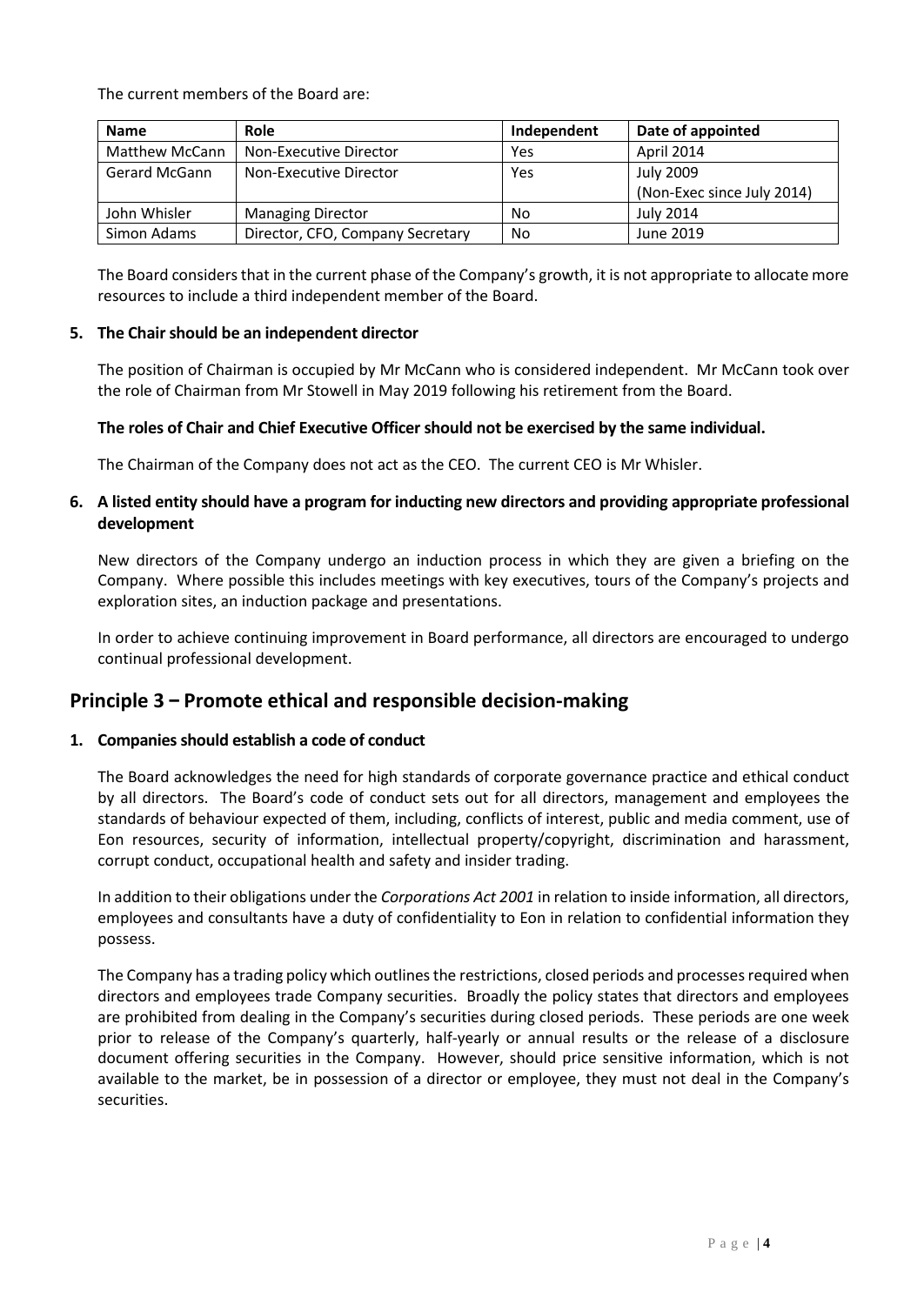## **Principle 4 – Safeguard integrity in financial reporting**

**1. The Board should establish an audit committee which is made up of at least three members, all of whom are non-executive directors and a majority of whom are independent, and which is chaired by an independent director (Partially Compliant)** 

The Audit and Risk committee is made up of two directors. It is chaired by a non-executive independent director, Mr McCann.

The Board considers that in the current phase of the Company's growth, it is not appropriate to allocate more resources to include a third member of the audit committee which would require the addition of a new director to the Board. Both members of the audit and risk committee have a commercial background with the relevant qualifications to make valid judgements of the financial performance of the Company.

Details of meetings held in the year are disclosed in the Directors Report section of the Annual Report.

### **The audit committee should have a formal charter**

The audit committee has a charter defining the role and responsibility of the committee. The role of the audit committee is to assist the Board in monitoring and reviewing any matters of significance affecting financial reporting and compliance.

**2. The Board should received assurance from the Chief Executive Officer (CEO or equivalent) and the Chief Financial Officer (CFO or equivalent) that the declaration provided in accordance with section 295A of the**  *Corporations Act* **is founded on a sound system of risk management and internal control and that the system is operating effectively in all material respects in relation to financial reporting risks** 

Each year, the Board requires a declaration and assurance in these terms from the CEO (or equivalent) and the CFO (or equivalent) before it approves the annual financial statements included in the Company's Annual Report.

**3. A listed entity that has an AGM should ensure that its external auditor attends its AGM and is available to answer questions from security holders relevant to the audit**

The external auditor attends the annual general meeting to answer shareholder questions about the conduct of the audit and the preparation and content of the audit report.

## **Principle 5 – Make timely and balanced disclosure**

**1. Companies should establish written policies designed to ensure compliance with ASX Listing Rule disclosure requirements and to ensure accountability at a senior executive level for that compliance and disclose those policies or a summary of those policies** 

Eon is committed to continuous disclosure of material information as a means of promoting transparency and investor confidence.

The Company secretary has been nominated as the persons responsible for communications with the Australian Securities Exchange (ASX). This role includes the responsibility for ensuring compliance with the continuous disclosure requirements in the ASX listing rules and overseeing and co-ordinating information disclosure to ASX.

The Company has written policies and procedures on information disclosure that focus on continuous disclosure of any information concerning the Company that a reasonable person would expect to have a material effect on the price of the Company's securities.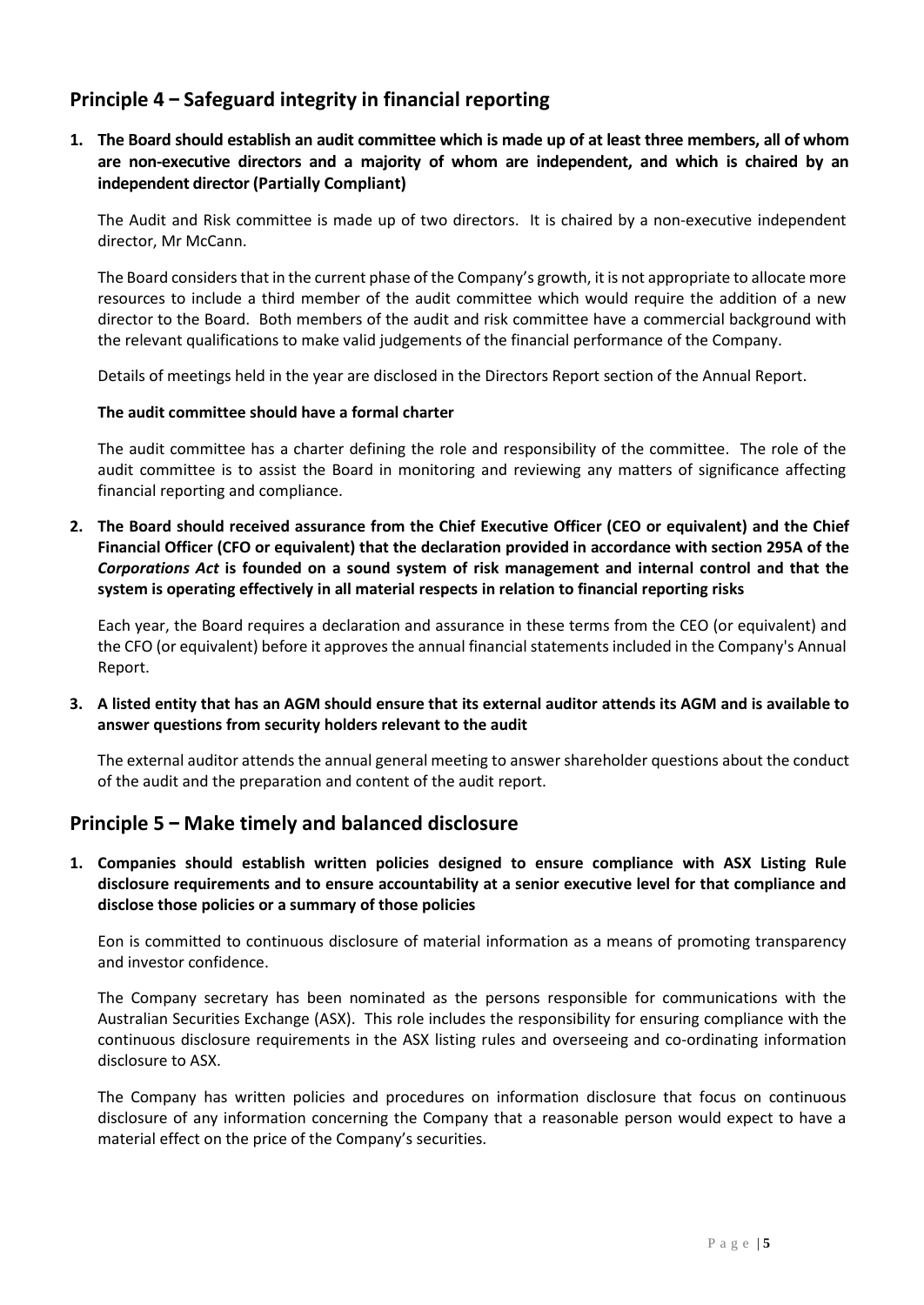## **Principle 6 – Respect the rights of shareholders**

#### **1. Companies should provide information about itself and its governance to investors via its website**

The Company has a professionally designed website [\(www.eonnrg.com\)](http://www.eonnrg.com/) on which sets out or provides links to public information about the Company. The website is updated regularly with copies of the Company's ASX announcements, periodic reports, annual financial reports and presentations at conferences.

### **2. A listed entity should design and implement an investor relations program to facilitate effective two-way communication with investors**

The Board aims to ensure that shareholders are informed of all major developments affecting the Company. Shareholders are updated on the Company's operations via ASX announcements, "Quarterly Activities Reports", "Quarterly Cash Flow Reports" and other disclosure information. All ASX announcements are available on the Company's website or alternatively, by request via email, facsimile or post. The Company also makes available a telephone number and email address for shareholders to make enquiries of the Company.

#### **3. Companies should disclose their policy or a summary of that policy**

The Company considers general meetings to be an effective means to communicate with shareholders and encourage shareholders to attend the meeting. Information is included within the notice of meeting sent to shareholders.

### **4. Companies should give security holders the option to receive communications from, and send communications to, the entity and its security registry electronically**

The Company maintains a database of shareholders through its share registry manager, Link Market Services. Email updates of significant developments in the Company's affairs are received by shareholders who provide their email contact details.

## **Principle 7 – Recognise and manage risk**

## **1. The Board should establish a committee that oversees risk which is made up of at least three members, a majority of whom are independent, and which is chaired by an independent director (Partially Compliant)**

The Audit and Risk Committee is responsible for ensuring that sound risk management strategy and polices are in place. This committee is made up of two directors. It is chaired by a non-executive independent director, Mr McCann.

The Board considers that in the current phase of the Company's growth, it is not appropriate to allocate more resources to include a third member of the audit committee. Both members of the audit and risk committee have a strong commercial background with the relevant qualifications to make valid judgements of the risks that are relevant to the performance of the Company.

Details of meetings held in the year are disclosed in the Directors Report section of the Annual Report.

#### **2. The Board should review the entity's risk management framework at least annually**

The Board regularly reviews the Company's risk management framework. Day-to-day risk management authority is delegated to the managing director.